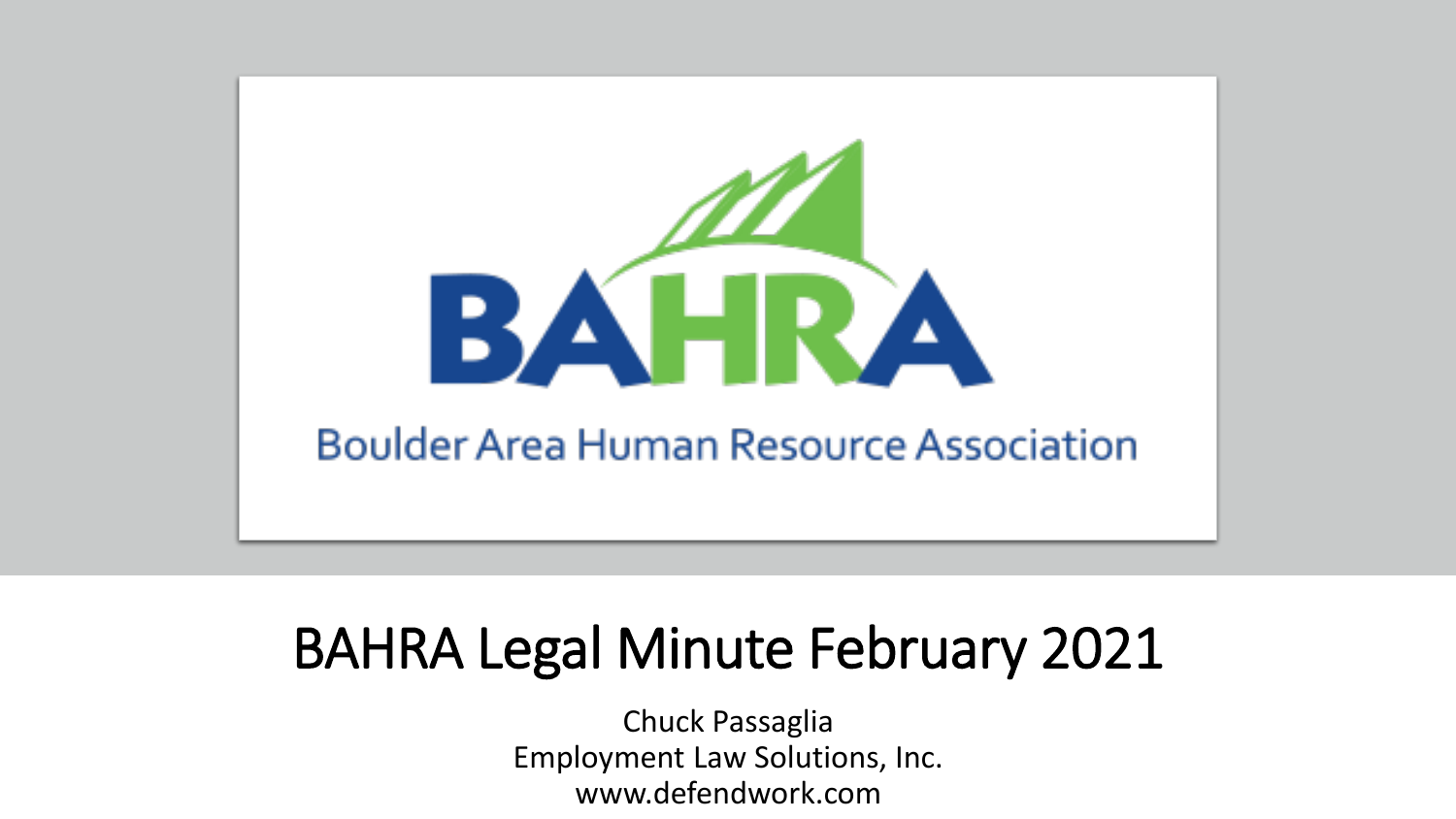#### MORE THAN 40 EXECUTIVE ORDERS

- » **Advancing Racial Equity and Support for Underserved Communities Through the Federal Government** (EO 13985)
	- » Specifically REVOKES controversial EO 13950 -- Combating Race and Sex Stereotyping – dated 9/22/20 which limited diversity training; companion EOs re housing, private prisons, tribal sovereignty, protecting Asian Americans
- » **Preventing and Combating Discrimination on the Basis of Gender Identity or Sexual Orientation** (EO 13988) adopts *Bostock*, addresses Title IX
- » Several immigration actions, including eliminating Muslim/African travel bans, reinforcing DACA, and a task force to consider reforms
	- » A proposed US Citizenship Act of 2021: Pathways to citizenship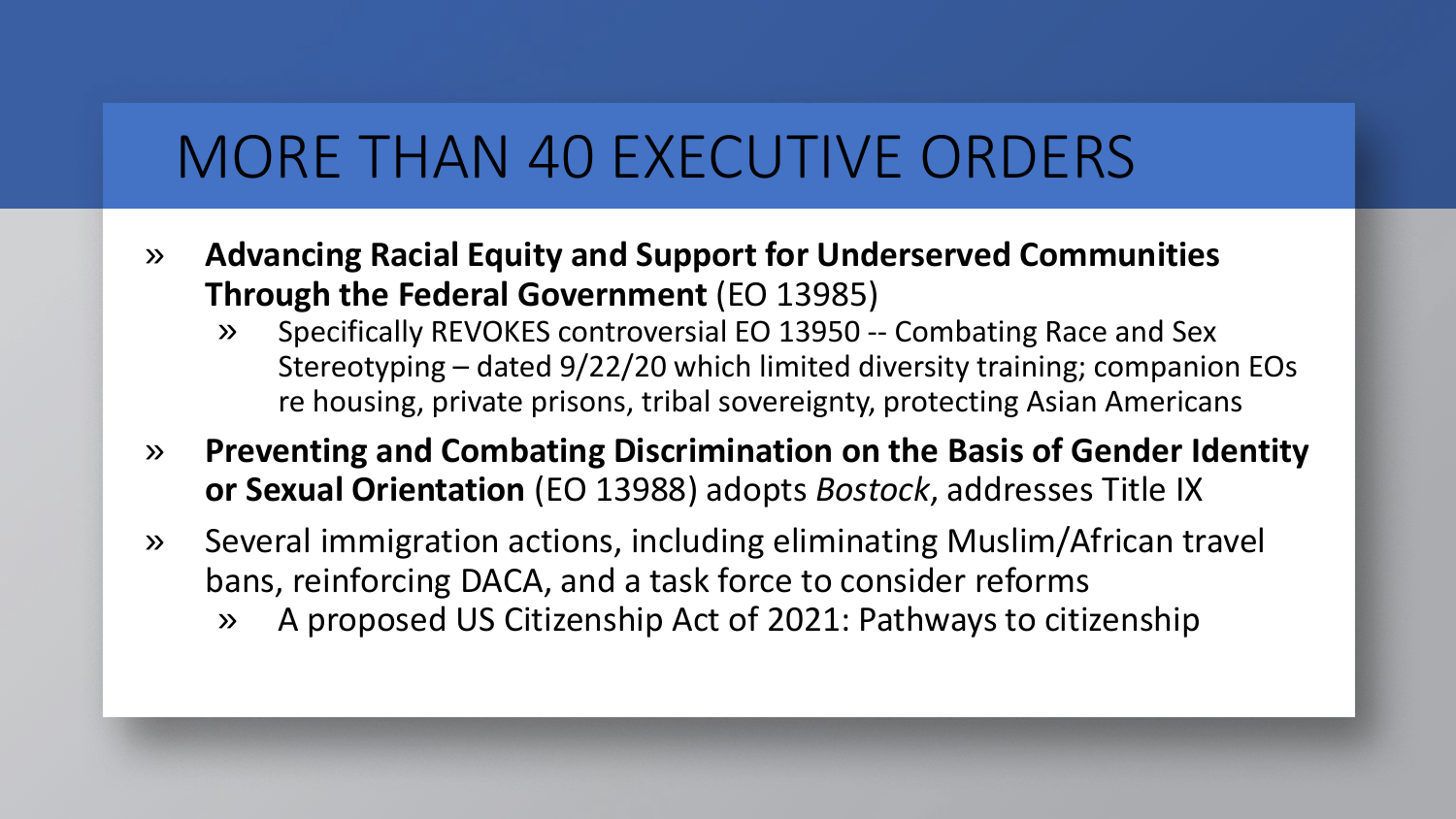## UNDOING THE TRUMP ADMINISTRATION

- » New NLRB General Counsel rescinded 10 policy directives of Trump administration: Return to Obama-era NLRA enforcement, renewed scrutiny of handbook provisions?
- » OSHA issued more-detailed COVID-19 guidance on January 29, 2021: Will OSHA publish a COVID emergency standard?
- » DOL withdrew independent contractor, tip pool opinion letters: Now delayed, but will DOL undo Independent Contractor Final Rule scheduled to take effect on 3/8/21?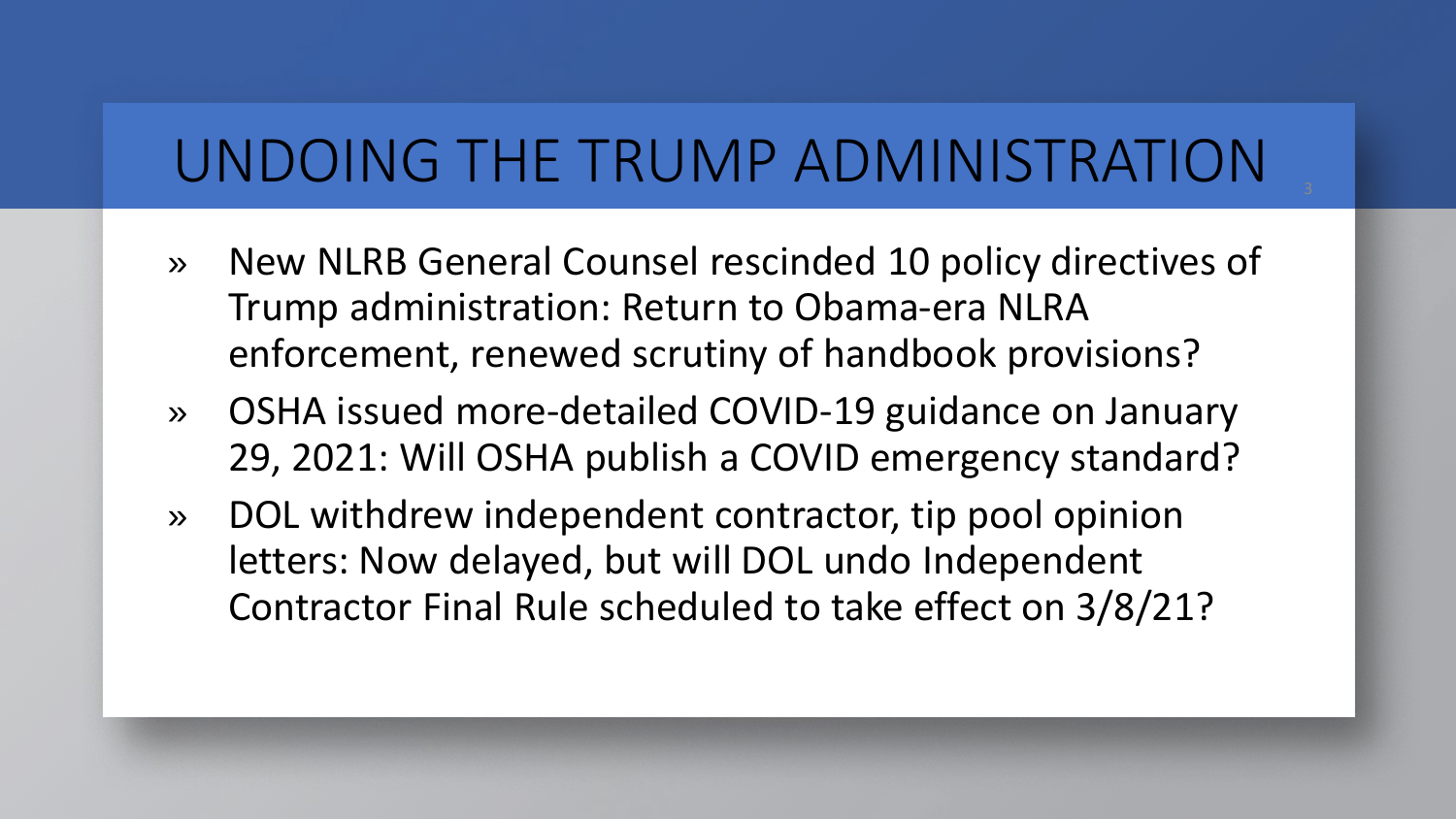### PANDEMIC LEGAL ISSUES

- » **Mandating the vaccine** vs. **incenting the vaccine**
	- » EEOC does not prohibit mandatory vaccines, BUT must consider safety objections and religious/pregnancy/ disability accommodations
	- » Incentives can raise discrimination issues and, if too high, can violate EEOC ADA wellness plan guidelines
- » DOL: Telemedicine visits can be FMLA-qualifying; can provide FMLA postings electronically for remote workers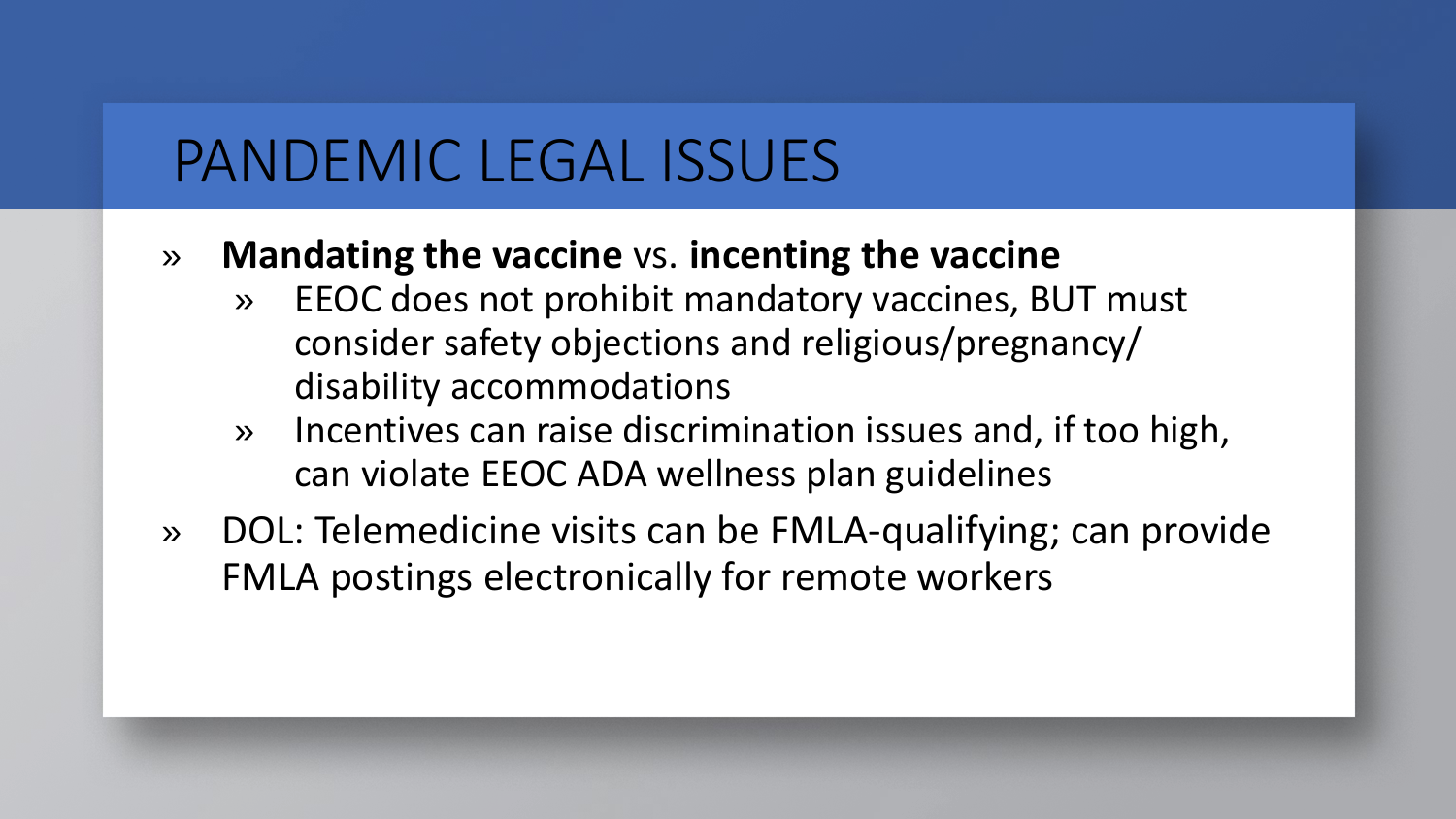## FINALLY, HR DEEP THOUGHTS



- » "I am not a cat." Can, and should, employers regulate employee conduct during virtual meetings?
- » If you provide masks to employees/customers, consider providing transparent face masks and pen and paper to accommodate the deaf and hearing-impaired. *Bunn v. Nike, Inc*. (N.D. Cal., Jan. 27, 2021)